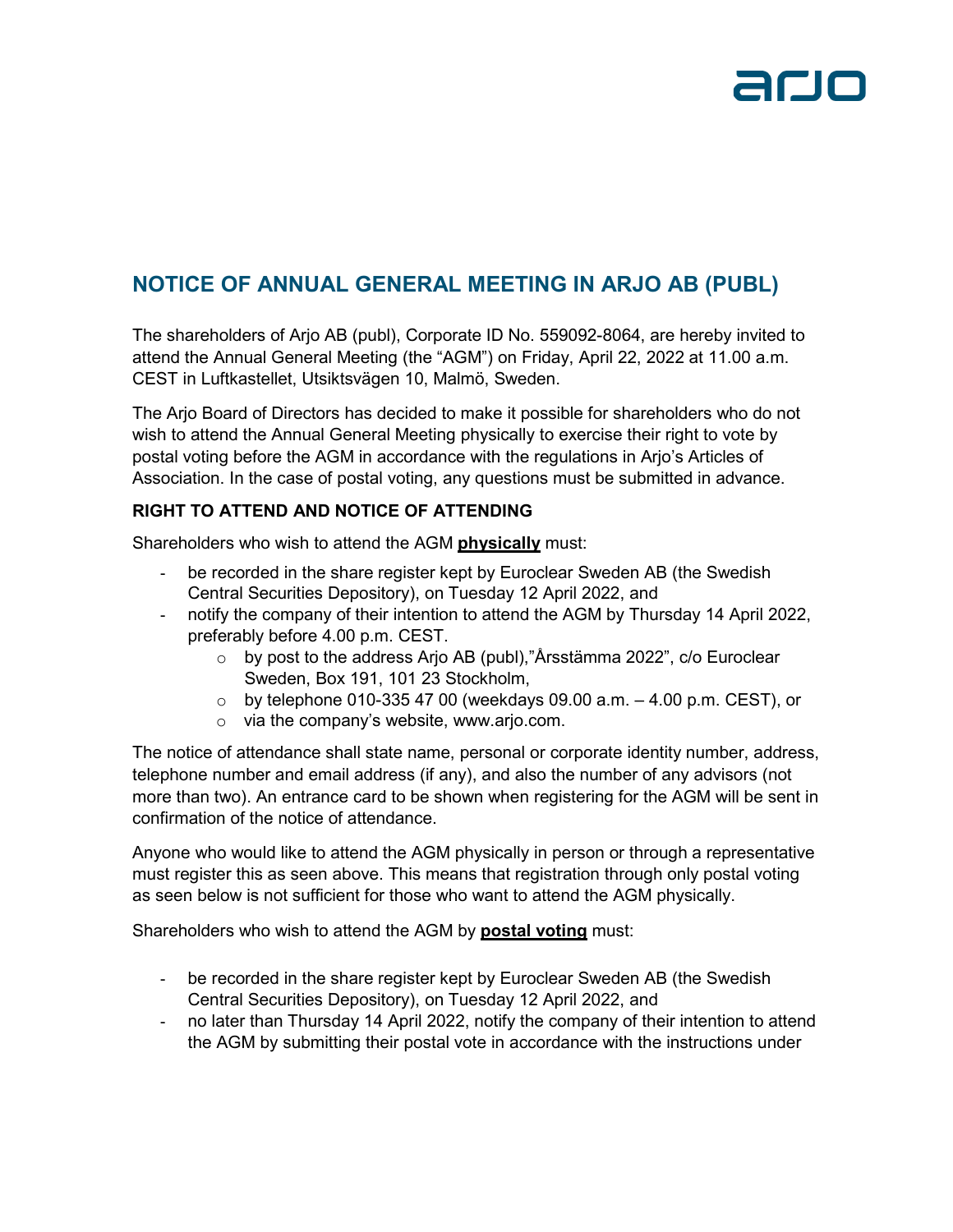

"Postal-voting" below in order for the postal vote to be received by Euroclear Sweden AB this day.

In order to attend the AGM, shareholders with nominee-registered shares should, in addition to give notice of attendance physically or by postal vote, ensure that the shares are owner-registered for the shareholders name to be listed in the shareledger on Tuesday 12 April 2022. Such registration can be temporary (so-called voting right registration) and you request the nominee for temporary owner registration in accordance with the nominee's routines within the time the nominee decides. Owner-registration completed by the nominee no later than Thursday 14 April 2022 will be considered when the shareledger is produced.

#### **PROXYS, etc.**

Shareholders' participation physically or by postal voting represented by proxy must issue a written, signed and dated power of attorney. The power of attorney may not be more than one year old, unless a longer period of validity is stated, although maximum five years. Shareholders attending the AGM represented by proxy should in advance submit a power of attorney to Arjo AB (publ), "Årsstämma 2022", c/o Euroclear Sweden AB, Box 191, 101 23 Stockholm. Power of attorney for shareholders attending by postal-voting represented by proxy, shall be attached to the postal-voting form. A proxy form is available at the company and on the company's website, www.arjo.com. Representatives of a legal entity shall attach a copy of the certificate of registration or similar document of authorization.

### **POSTAL-VOTING**

For postal voting, a specific form is used. The form is available on the company's website www.arjo.com. Postal voting only do not require any separate notice of attendance for the AGM.

Postal voting can be made by:

- submitting the completed and signed form to Arjo AB (publ), "Årsstämma 2022", c/o Euroclear Sweden AB, Box 191, 101 23 Stockholm, Sweden, or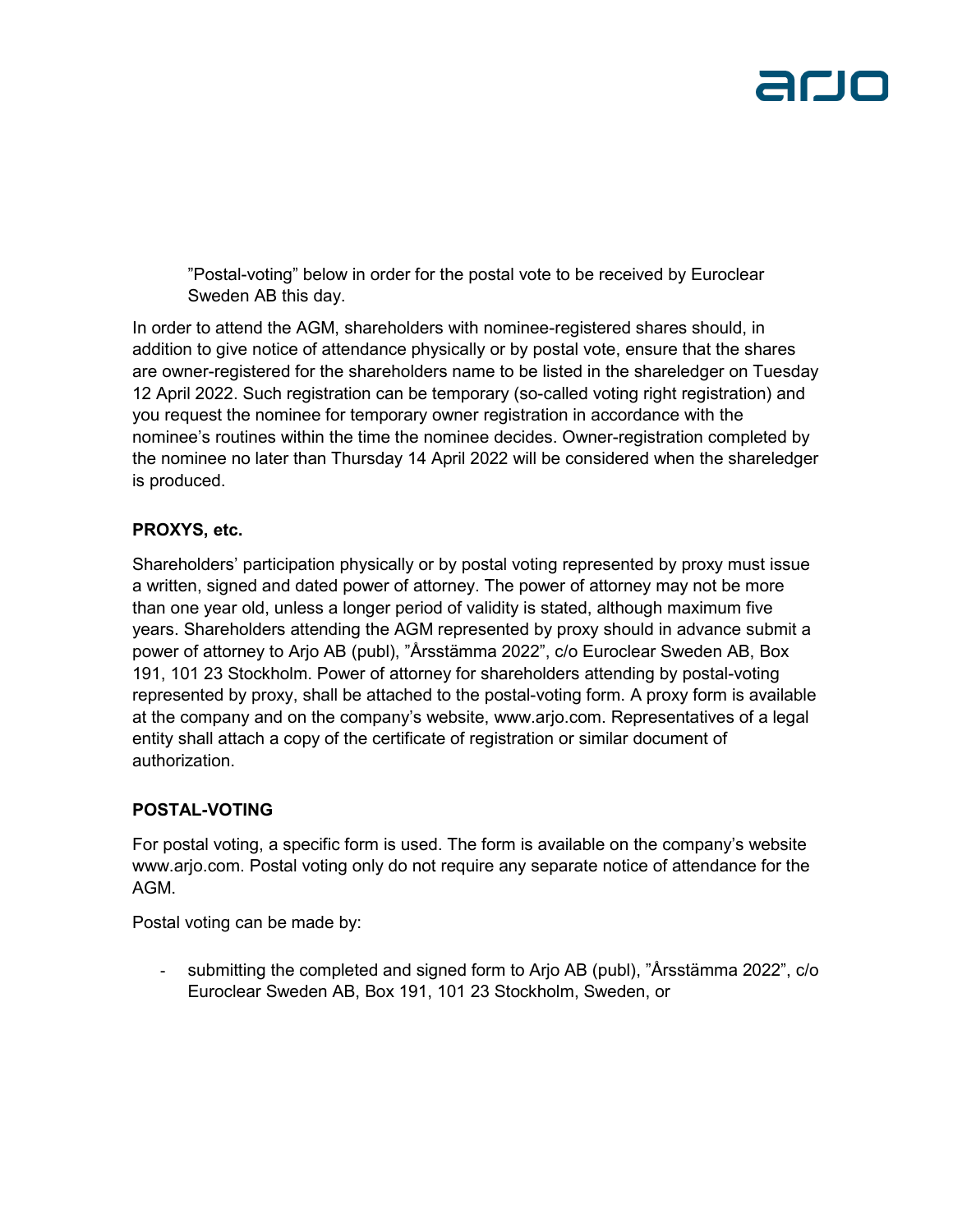submitting a scanned copy of the completed and signed form by email to GeneralMeetingService@euroclear.com (type in "Arjo AB – Postal voting" in the subject matter box).

Shareholders may also cast their postal votes digitally through BankID verification. Link to digital postal voting is available on the company's website www.arjo.com and https://anmalan.vpc.se/EuroclearProxy/.

If the shareholder is a legal entity, certificate of registration or corresponding authorization document shall be enclosed this form. If the shareholder is represented by proxy, the power of attorney shall be enclosed (see "*Proxys, etc.*" above).

The completed form shall be received by Arjo via Euroclear Sweden AB no later than Thursday 14 April 2022. Electronic postal voting has to be made within the same time.

The shareholder may not provide the postal vote form with any specific instructions or conditions. If made, the vote will be deemed invalid. Further instructions and conditions are stated in the postal voting form.

### **PROPOSAL FOR AGENDA**

- 1. Opening of the Meeting
- 2. Election of Chairman of the Meeting
- 3. Election of minutes-checkers
- 4. Preparation and approval of the voting list
- 5. Approval of the agenda
- 6. Determination of compliance with the rules of convocation
- 7. Presentation of
	- (a) the Annual Report and the Auditor's Report
	- (b) the Consolidated Accounts and the Group Auditor's Report
	- (c) the statement by the auditor on the compliance of the Guidelines for Remuneration to Senior Executives applicable since the last AGM
	- (d) the Board's proposal for distribution of the company's profit and the Board's reasoned statement thereon
- 8. Presentation of work conducted by the Board of Directors and the by the Board appointed remuneration committee's and audit committee's work and purpose.
- 9. Presentation by the CEO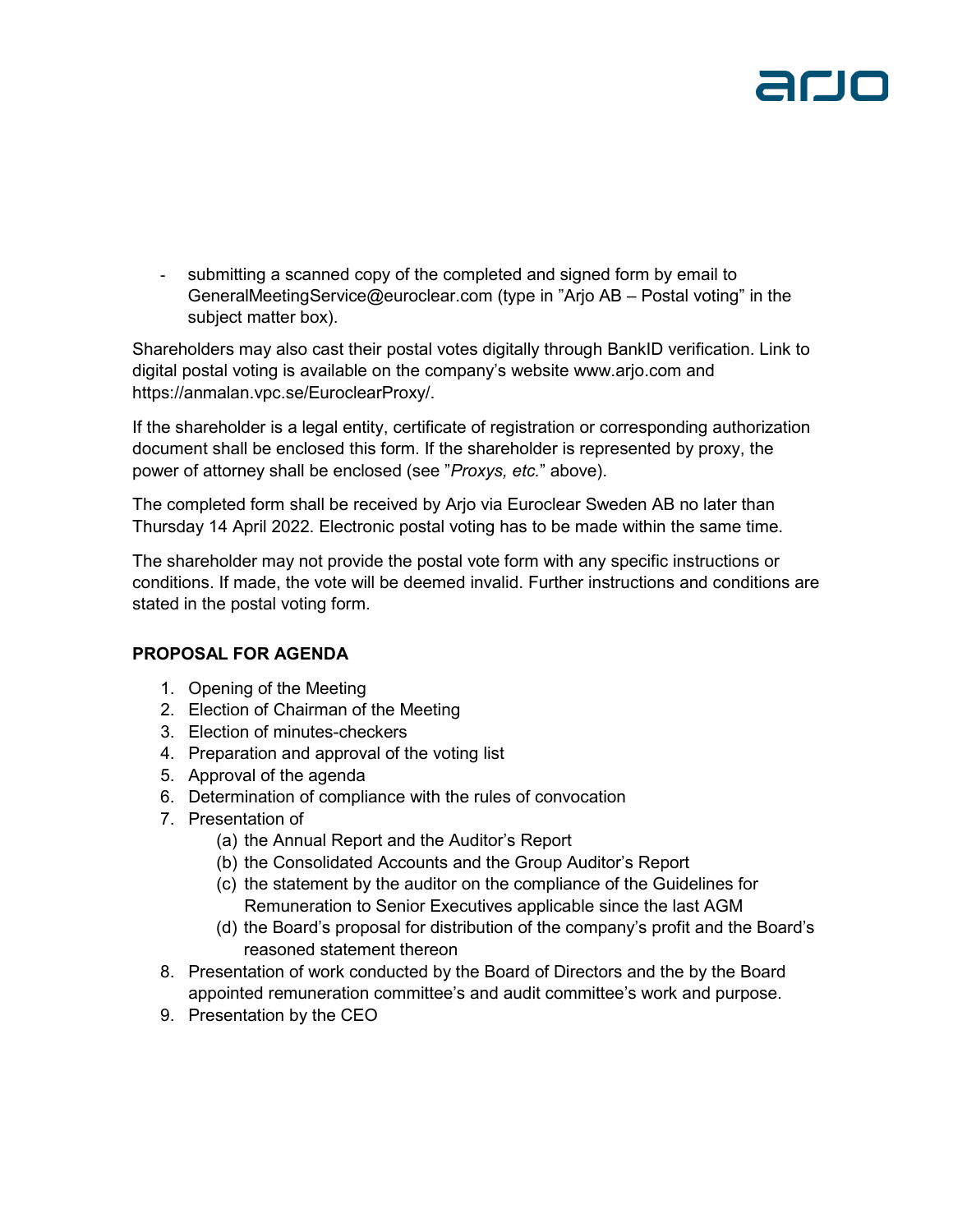

- 10. Resolution regarding adoption of the Income Statement and the Balance Sheet as well as the Consolidated Income Statement and the Consolidated Balance Sheet
- 11. Resolution regarding dispositions in respect of the company's profit according to the adopted Balance Sheet and determination of record date for dividend
- 12. Resolution regarding discharge from liability for the Board of Directors and the CEO
- 13. Establishment of the number of Board members and auditors
- 14. Establishment of fees to the Board of Directors (including fees for work in Committees), and the auditor(s)
- 15. Election of Board of Directors and Chairman of the Board
	- (a) re-election of Johan Malmquist;
	- (b) re-election of Carl Bennet
	- (c) re-election of Eva Elmstedt
	- (d) re-election of Dan Frohm
	- (e) re-election of Ulf Grunander
	- (f) re-election of Carola Lemne
	- (g) re-election of Joacim Lindoff; and
	- (h) re-election of Johan Malmquist as Chairman of the Board
- 16. Election of auditor
- 17. Resolution regarding Guidelines for Remuneration to Senior Executives
- 18. Resolution regarding approval of remuneration report
- 19. Closing of the Meeting

#### **PROPOSALS BY THE NOMINATION COMMITTEE AND THE BOARD OF DIRECTORS**

#### **Election of Chairman of the Meeting (item 2)**

The Nomination Committee in respect of the 2022 AGM has comprised the Chairman of the Nomination Committee Carl Bennet (Carl Bennet AB), Per Colleen (Fjärde AP-fonden), Marianne Nilsson (Swedbank Robur Fonder), and the Chairman of the Board Johan Malmquist. The Nomination Committee proposes the Chairman of the Board, Johan Malmquist, as Chairman of the AGM.

#### **Disposition and record date for dividend (item 11)**

The Board and the CEO have proposed that a dividend of SEK 1,15 per share shall be declared. As record date for the dividend, the Board proposes Tuesday, April 26, 2022. If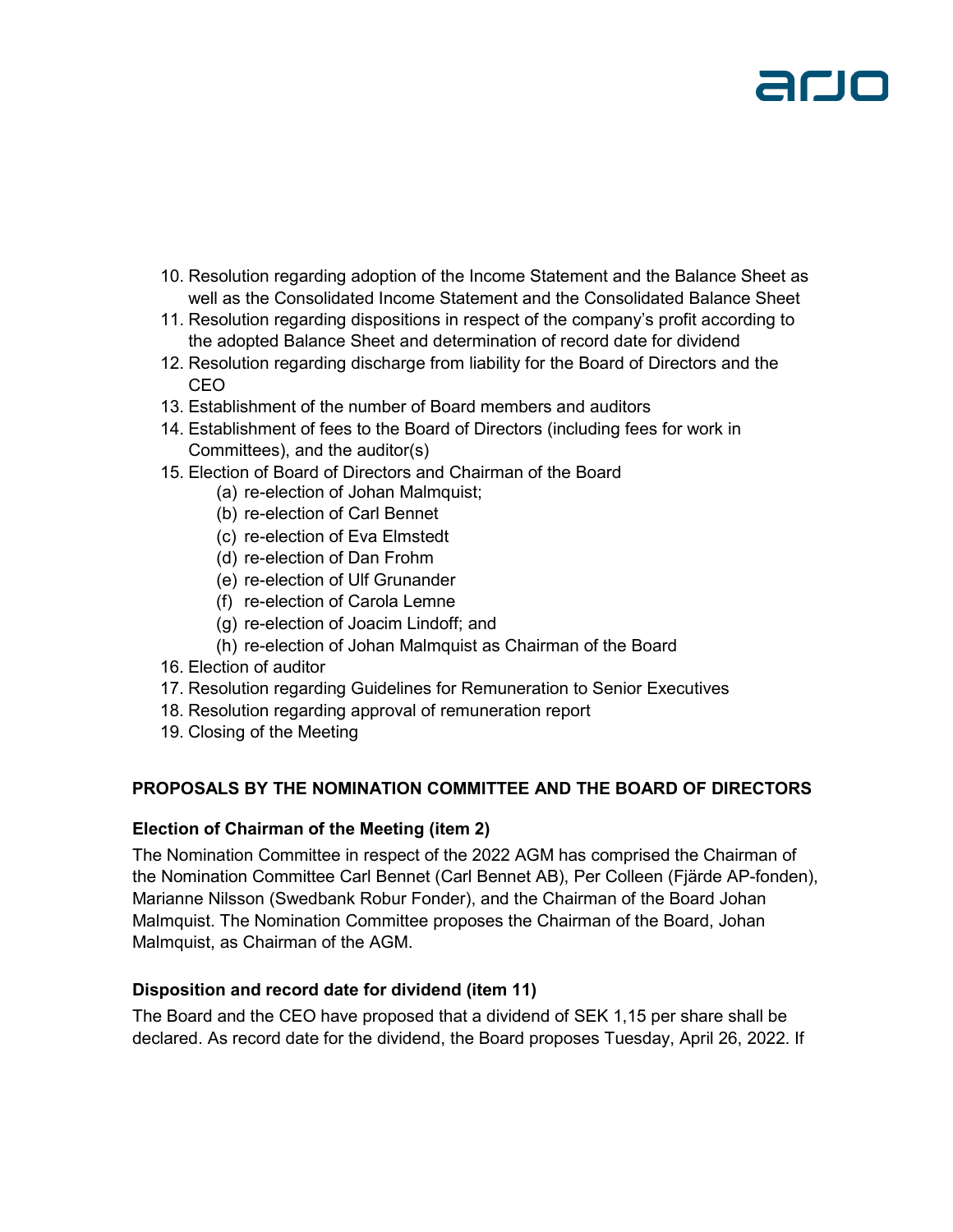the AGM resolves in accordance with the proposal, the dividend is expected to be distributed by Euroclear Sweden AB starting Friday, April 29, 2022.

#### **Number of board members and auditors (item 13)**

The Nomination Committee has proposed that the number of Board members elected by the AGM shall be seven, without deputy members, and that a registered auditing company should be elected as the company's auditor.

#### **Board and committee fees (item 14)**

The Nomination Committee has proposed that board fees, excluding remuneration for Committee work, shall be paid in a total of SEK 4 775 000 of which, SEK 1 525 000 (1 475 000) to the Chairman and, SEK 650 000 (630 000) to each of the other Board members elected by the AGM who are not employees of the Group. Work in the Audit Committee shall, be compensated with SEK 270 000 (260 000) to the Chairman and SEK 135 000 (130 000) to each of the other members, and work in the Remuneration Committee shall be compensated with SEK 145 000 (140 000) to the Chairman and SEK 103 000 (100 000) to each of the other members.

The Nomination Committee has further proposed that fees to the auditor shall be paid in accordance with approved invoices.

### **Election of the Board of Directors and Chairman of the Board (item 15)**

The Nomination Committee proposes

- re-election of the directors Johan Malmquist, Carl Bennet, Eva Elmstedt, Dan Frohm, Ulf Grunander, Carola Lemne and Joacim Lindoff, and
- re-election of Johan Malmquist as Chairman of the Board.

Information concerning all members proposed for re-election is available on the company's website, www.arjo.com.

### **Election of auditor (item 16)**

The Nomination Committee has proposed that the registered auditing company Öhrlings PricewaterhouseCoopers AB shall be re-elected for the period until the end of the AGM 2023, in accordance with the recommendation of the Audit Committee. Öhrlings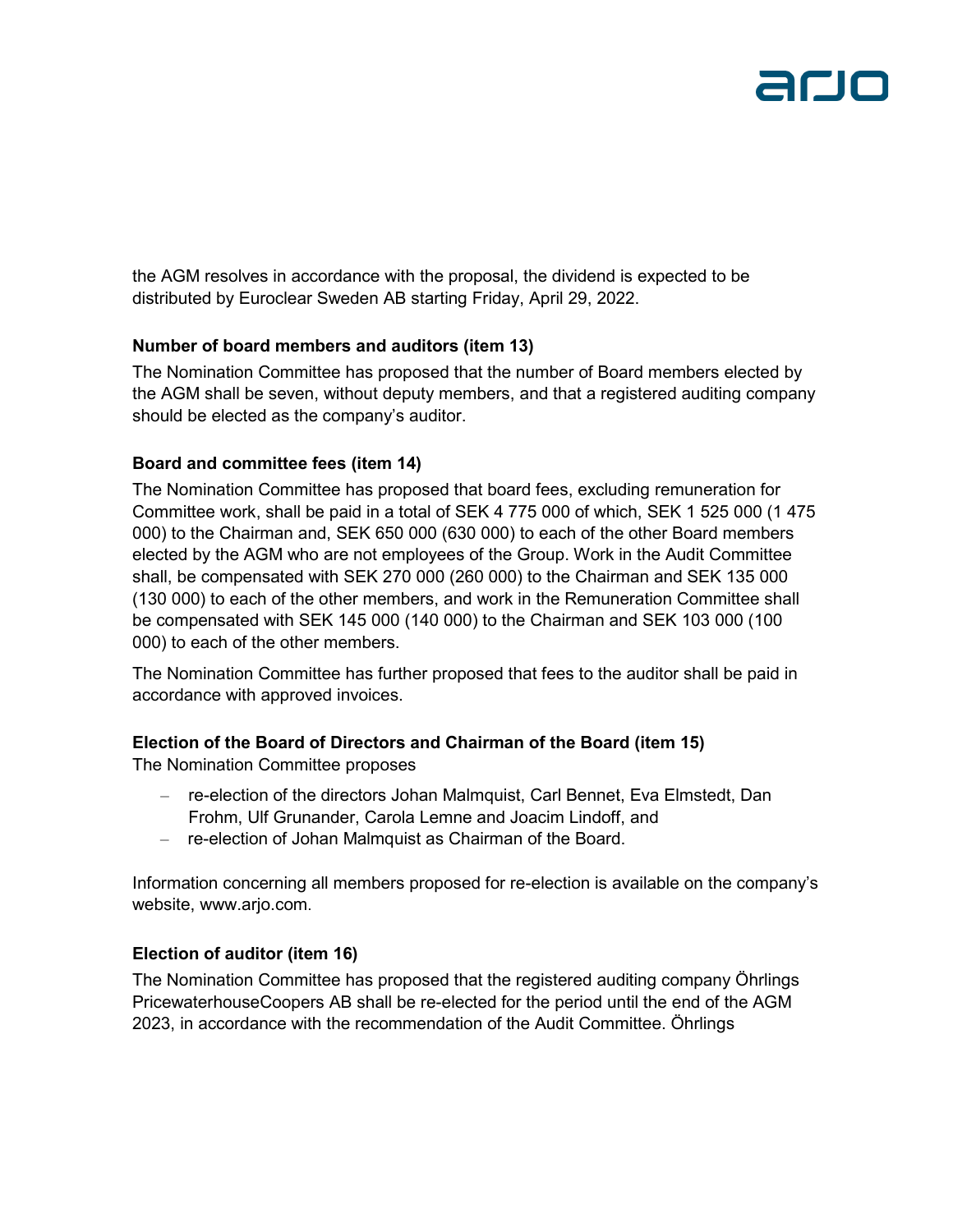PricewaterhouseCoopers AB has informed that, should the auditing company be elected, Cecilia Andrén Dorselius will be appointed as auditor in charge.

#### **The Board of Director's proposal for Guidelines for Remuneration to Senior Executives (item 17)**

The Board of Directors proposes that the 2022 AGM resolves on a clarification of the current Guidelines for Remuneration to Senior Executives regarding annual variable remuneration (STIP), where objectives related to sustainability shall be included as one of the parameters in the calculation of this remuneration.

The Board of Directors' complete proposal for Guidelines for Remuneration to Senior Executives appears from the administration report in the annual report.

### **Resolution regarding approval of the remuneration report (item 18)**

The Board of Directors proposes that the AGM resolves to approve the Board's report over remunerations in accordance with the Chapter 8 section 53 a the Swedish Companies Act (the Remuneration Report).

### **QUESTIONS AND SHAREHOLDERS' RIGHTS TO INFORMATION**

The Board of Directors and the CEO shall at the AGM, if any shareholder so requests and the Board of Directors believes that it can be done without significant harm to the company, provide information regarding circumstances that may affect the assessment of an item on the agenda, circumstances that can affect the assessment of the company's or its subsidiaries' financial position and the company's relation to other companies within the group. Shareholders can also submit questions in advance by post to Arjo AB (publ.), Att: AGM matters, Hans Michelsensgatan 10, 211 20 Malmö or by e-mail to AGM@arjo.com.

#### **DOCUMENTS AND OTHER INFORMATION**

Financial statements, Auditor's Report and other documents pursuant to item 7, the Board's reasoned statement under item 11, the complete proposals of the Board for the resolutions under items 17, and the Auditors statement pursuant to Chapter 8 section 54 the Swedish Companies Act regarding guidelines for remuneration to Senior Executives and the Board of Director´s report on remuneration pursuant to Chapter 8 section 53 a the